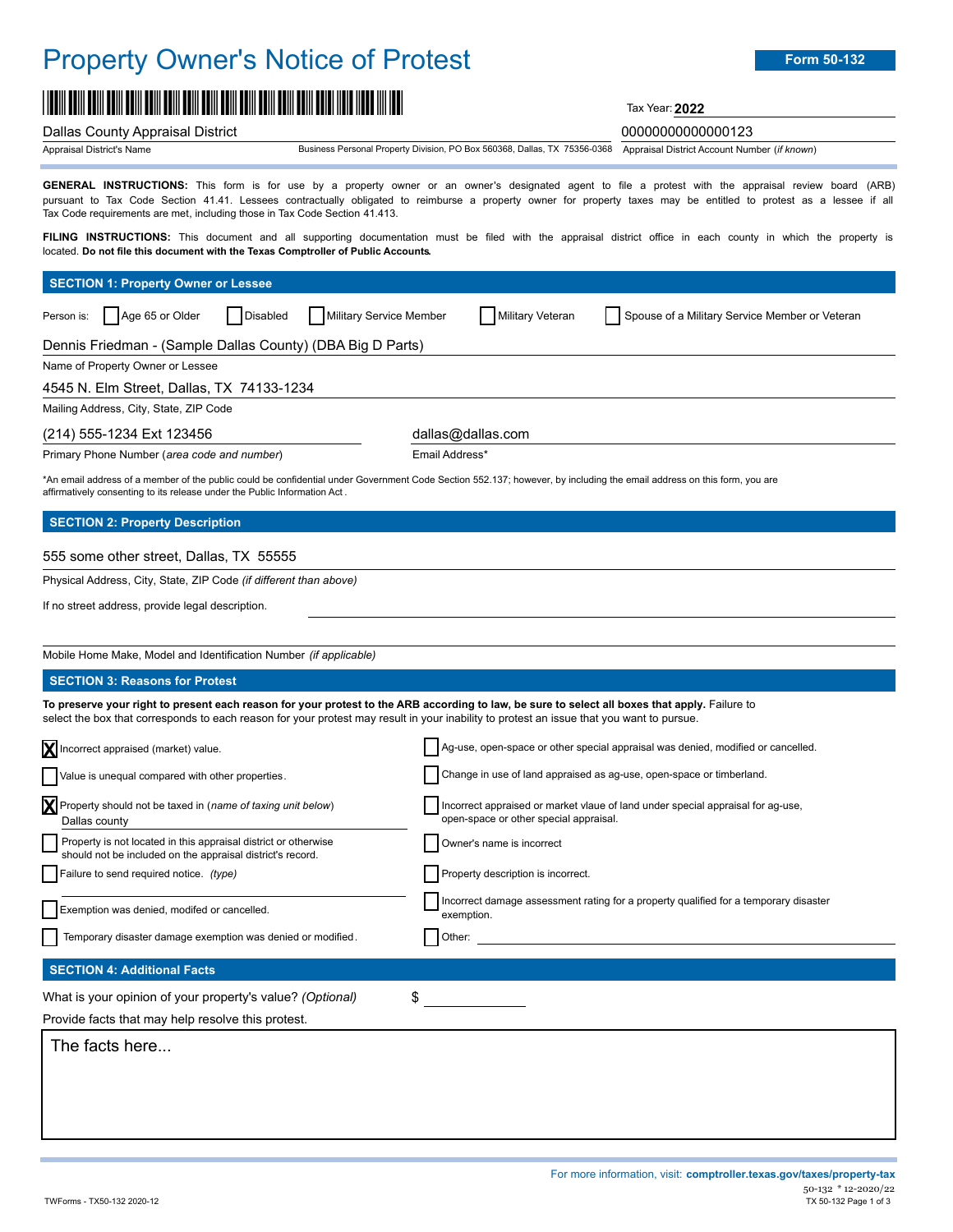### **SECTION 5: Hearing Type**

| A property owner does not waive the right to appear in person at a protest hearing by submitting an affidavit to the ARB or by electing to appear by telephone<br>conference call.                                                                                                                                                                                              |                       |  |
|---------------------------------------------------------------------------------------------------------------------------------------------------------------------------------------------------------------------------------------------------------------------------------------------------------------------------------------------------------------------------------|-----------------------|--|
| I intend to appear in the ARB hearing scheduled for my protest in the following manner (Check only one box):                                                                                                                                                                                                                                                                    |                       |  |
| In person                                                                                                                                                                                                                                                                                                                                                                       |                       |  |
| By telephone conference call and will submit evidence with a written affidavit delivered to the ARB before the hearing begins.**<br>(May use Comptroller Form 50-283, Property Owner Affidavit of Evidence)<br>Telephone number for the ARB to contact you:                                                                                                                     |                       |  |
| On written affidavit submitted with evidence and delivered to the ARB before the hearing begins                                                                                                                                                                                                                                                                                 |                       |  |
| ** If you decide later to appear by telephone conference call, you must provide written notice to the ARB at least 10 days before the hearing date. You are<br>responsible for providing access to the call to any person(s) you wish to invite to participate in the hearing. Review the ARB's hearing procedures for<br>county-specific telephone conference call procedures. |                       |  |
| <b>SECTION 6: ARB Hearig Procedures</b>                                                                                                                                                                                                                                                                                                                                         |                       |  |
| I request my notice of hearing to be delivered (check one box only):                                                                                                                                                                                                                                                                                                            |                       |  |
| Regular first-class mail                                                                                                                                                                                                                                                                                                                                                        |                       |  |
| X<br>Certified mail and agree to pay the cost (if applicable)                                                                                                                                                                                                                                                                                                                   |                       |  |
| E-mail to the electronic address I provided in Section 1 of this form                                                                                                                                                                                                                                                                                                           |                       |  |
| If a protest goes to a hearing, the ARB automatically sends each party a copy of the ARB's hearing procedures.                                                                                                                                                                                                                                                                  |                       |  |
|                                                                                                                                                                                                                                                                                                                                                                                 | <b>X</b><br>Yes<br>No |  |
| SECTION 7: Special Panel Request for Property Value of \$50 Million or More                                                                                                                                                                                                                                                                                                     |                       |  |
|                                                                                                                                                                                                                                                                                                                                                                                 | No<br>Yes             |  |
|                                                                                                                                                                                                                                                                                                                                                                                 | No<br>Yes             |  |
| Appraisal district's value assigned to your property<br>\$                                                                                                                                                                                                                                                                                                                      |                       |  |
| Classification of your property:                                                                                                                                                                                                                                                                                                                                                |                       |  |
| Real and personal property of utilities<br>Commercial real and personal property                                                                                                                                                                                                                                                                                                |                       |  |
| Industrial and manufacturing real and personal property<br>Multifamily residential real property                                                                                                                                                                                                                                                                                |                       |  |
| <b>SECTION 8: Certification and Signature</b>                                                                                                                                                                                                                                                                                                                                   |                       |  |
| The individual signing this form is (check one):                                                                                                                                                                                                                                                                                                                                |                       |  |
| Property Owner                                                                                                                                                                                                                                                                                                                                                                  |                       |  |
| Propery Owner's Agent<br>$\mathbf{x}$                                                                                                                                                                                                                                                                                                                                           |                       |  |
| Other:                                                                                                                                                                                                                                                                                                                                                                          |                       |  |
| print,<br><b>Bob Jones</b><br>here                                                                                                                                                                                                                                                                                                                                              |                       |  |
| Print Name of Property Owner or Authorized Representative                                                                                                                                                                                                                                                                                                                       |                       |  |
| sign<br>here                                                                                                                                                                                                                                                                                                                                                                    |                       |  |
| Signature of Property Owner or Authorized Representative                                                                                                                                                                                                                                                                                                                        | Date                  |  |